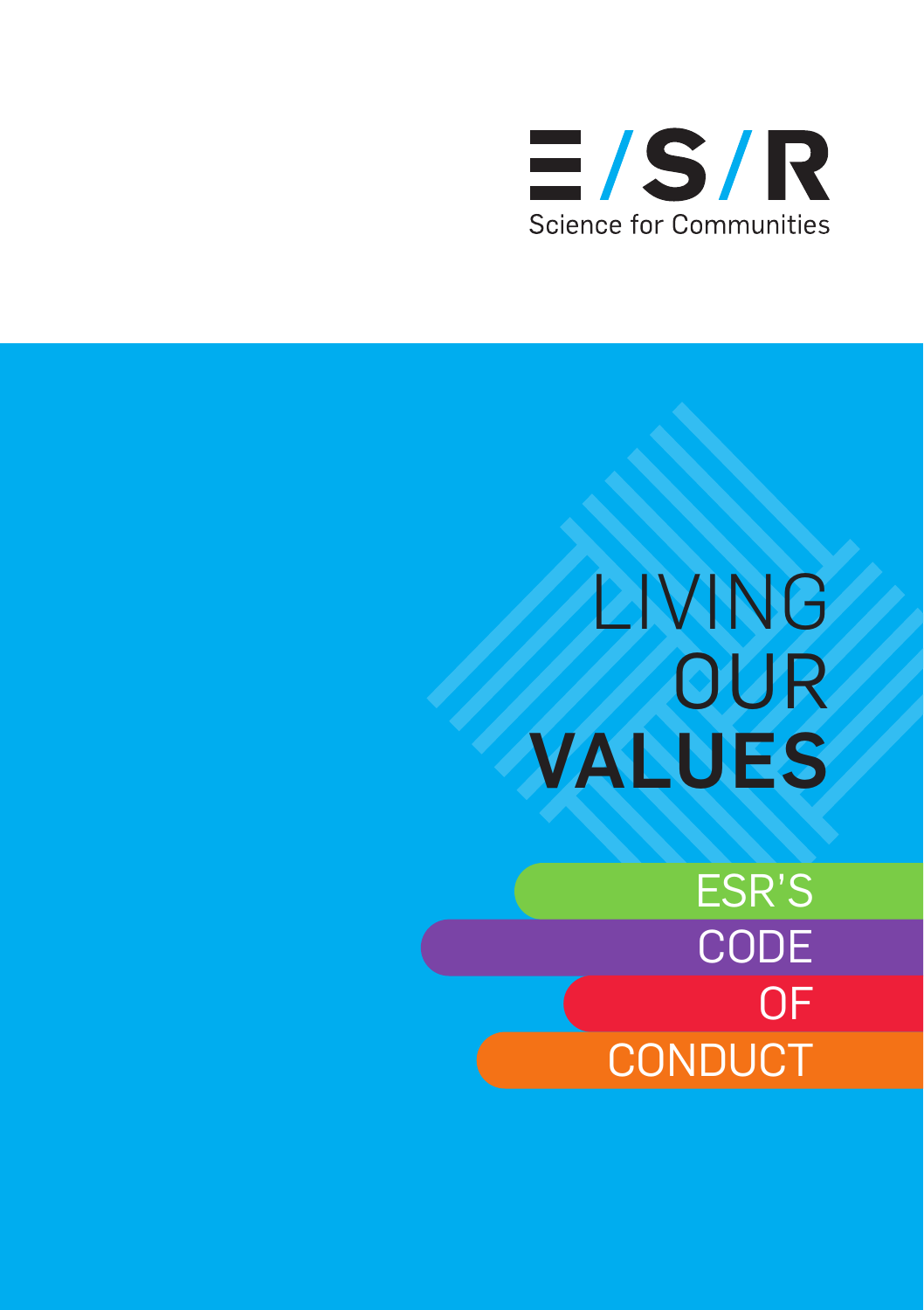

*We all have an important role to play in making ESR a great place to work and a responsibility for ensuring how we act reflects our values.* 

## *Contents*

| About this Code of Conduct                                   | $\overline{2}$ |
|--------------------------------------------------------------|----------------|
| Our Values                                                   | 3              |
| <b>Our Code</b>                                              | 4              |
| Doing our best                                               | 4              |
| Being respectful                                             | 5              |
| Being responsible                                            | 6              |
| Being trustworthy                                            | 7              |
| Being valued                                                 | 8              |
| Our commitment to<br>Equal Employment Opportunities (EEO)    | g              |
| Our stand against bullying,<br>harassment and discrimination | g              |
| Reporting and no retaliation                                 | 10             |
| Breaches of the Code                                         | 11             |
| <b>ESR</b> policy manual                                     | 13             |

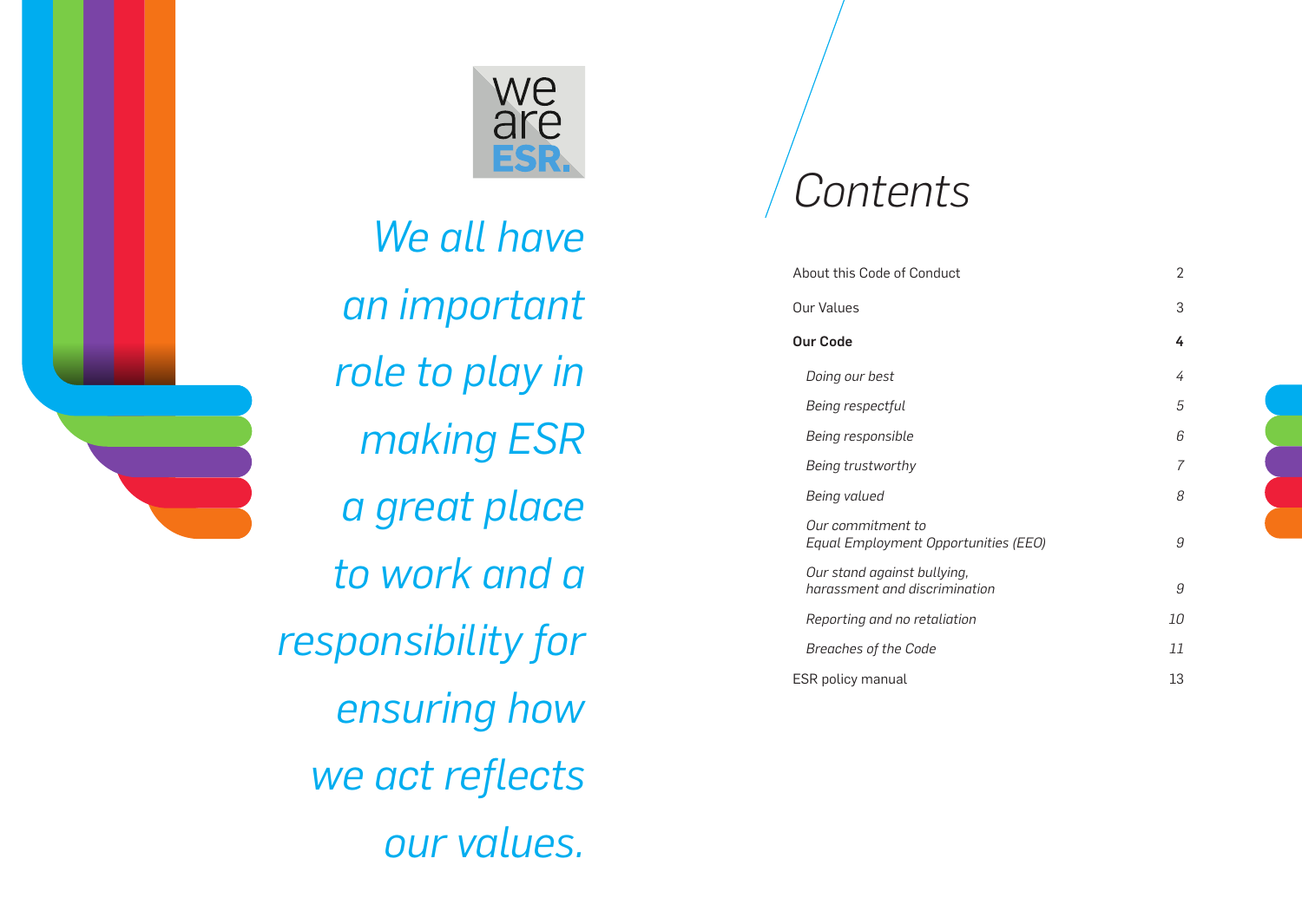### ABOUT THIS CODE OF CONDUCT

We all have an important role to play in making ESR a great place to work and a responsibility for ensuring how we act reflects our values. As a publicly funded organisation, we also have a responsibility to maintain the highest standards of integrity, discretion and ethical conduct in order to maintain and enhance the public's trust and confidence in ESR.

Our Code of Conduct (Code) sets out standards of behaviour that we expect from each other, including legal requirements and key principles from ESR policies.

Our values are at the heart of this Code. They underpin our decisions about what we do, how we work and behave. The Code is designed to give practical guidance on how to align our actions and decisions with ESR's values, to recognise potential issues and to appropriately deal with any issues that arise.

#### **O** Applying the Code

No code or policy can cover every situation or detail every behaviour expected of us, so we need to be guided by our values as well as our common sense and of course, the law.

If you're unsure if your actions or behaviours are consistent with the Code, ask yourself if what you're doing feels like the right thing to do. Does it align with ESR's values? Is it fair and reasonable? Would it be seen as appropriate by others and withstand their scrutiny?

Your manager or HR Business Partner can give advice if you're still uncertain or would like more guidance.

#### **O** Playing your part

Everyone at ESR must read, understand and live by this Code.

All ESR staff, contractors, directors and students must follow the Code, encourage others to follow it, take time to understand the policies, and address any actions or behaviours that are inconsistent with the Code.

Managers can use the Code to recognise positive behaviours or address behaviours that appear inconsistent with it. It is especially important that ESR managers are exemplary models of the Code.

### OUR VALUES



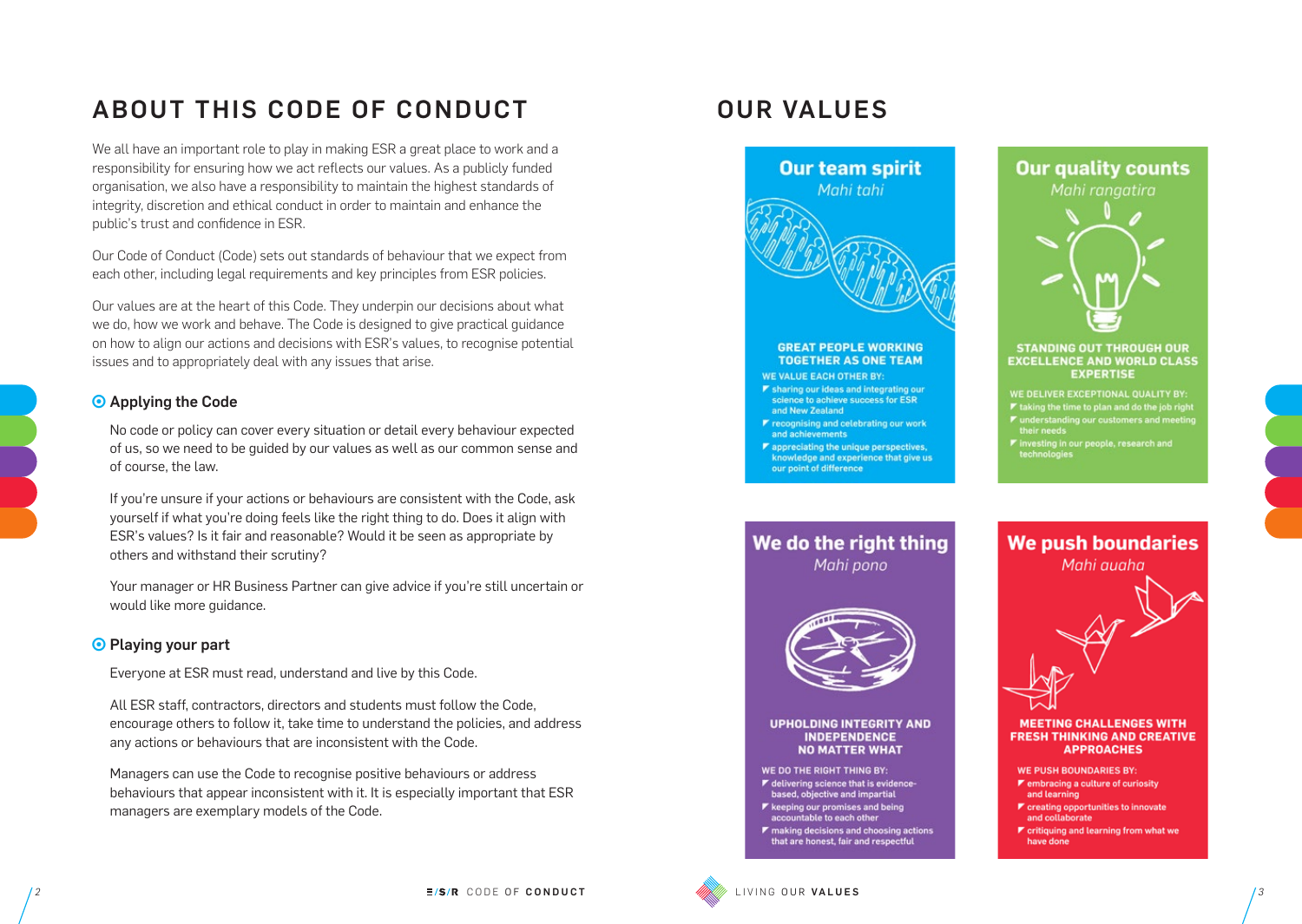## OUR CODE

### DOING OUR BEST

Our values talk of the importance of maintaining quality and doing the right thing. These help us perform to the best of our abilities. Behaviours that exemplify doing our best include:

- $\rightarrow$  coming to work in a fit state that is we are ready and able to work, and avoiding conduct such as use of alcohol or other substances where it may, or does, impair work performance
- $\rightarrow$  having a professional standard of dress that upholds the reputation and standing of ESR
- $\rightarrow$  being present at work when we are meant to be and ensuring absences are authorised by a manager
- $\rightarrow$  acting with honesty and integrity in all aspects of our work
- $\rightarrow$  delivering on the expectations agreed between ourselves and our managers
- $\rightarrow$  carrying out our duties efficiently and competently and maintaining expected standards of performance and behaviour
- $\rightarrow$  carrying out our duties in a fair and just way, irrespective of our personal beliefs, values and philosophies
- $\rightarrow$  being proactive and constructive when faced with a challenge by focussing on the solution, not the problem.

*For more information, refer to ESR's values, Performance Appraisal policy, Host Responsibility policy, Planning for Success (P4S) agreement, your position description and employment agreement.* 

### BEING RESPECTFUL

Our team spirit and commitment to doing the right thing means that everyone has the right to be treated in a manner that affirms their value as an individual. Behaviours that exemplify being respectful include:

- $\rightarrow$  treating staff, customers and all people that interact with ESR with respect, courtesy and dignity
- $\rightarrow$  never initiating, participating or supporting bullying, discrimination or harassment of others and taking steps to prevent this if we see it within our workplace
- $\rightarrow$  using appropriate language in all our communications
- $\rightarrow$  taking all practicable steps to ensure our own safety and that our action or inaction does not cause harm to any other person
- $\rightarrow$  being professional, responsive and providing exceptional service at all times.

*For more information, refer to Health and Safety policy, ESR's values and Acceptable Behaviour policy.* 

 $\overline{a}$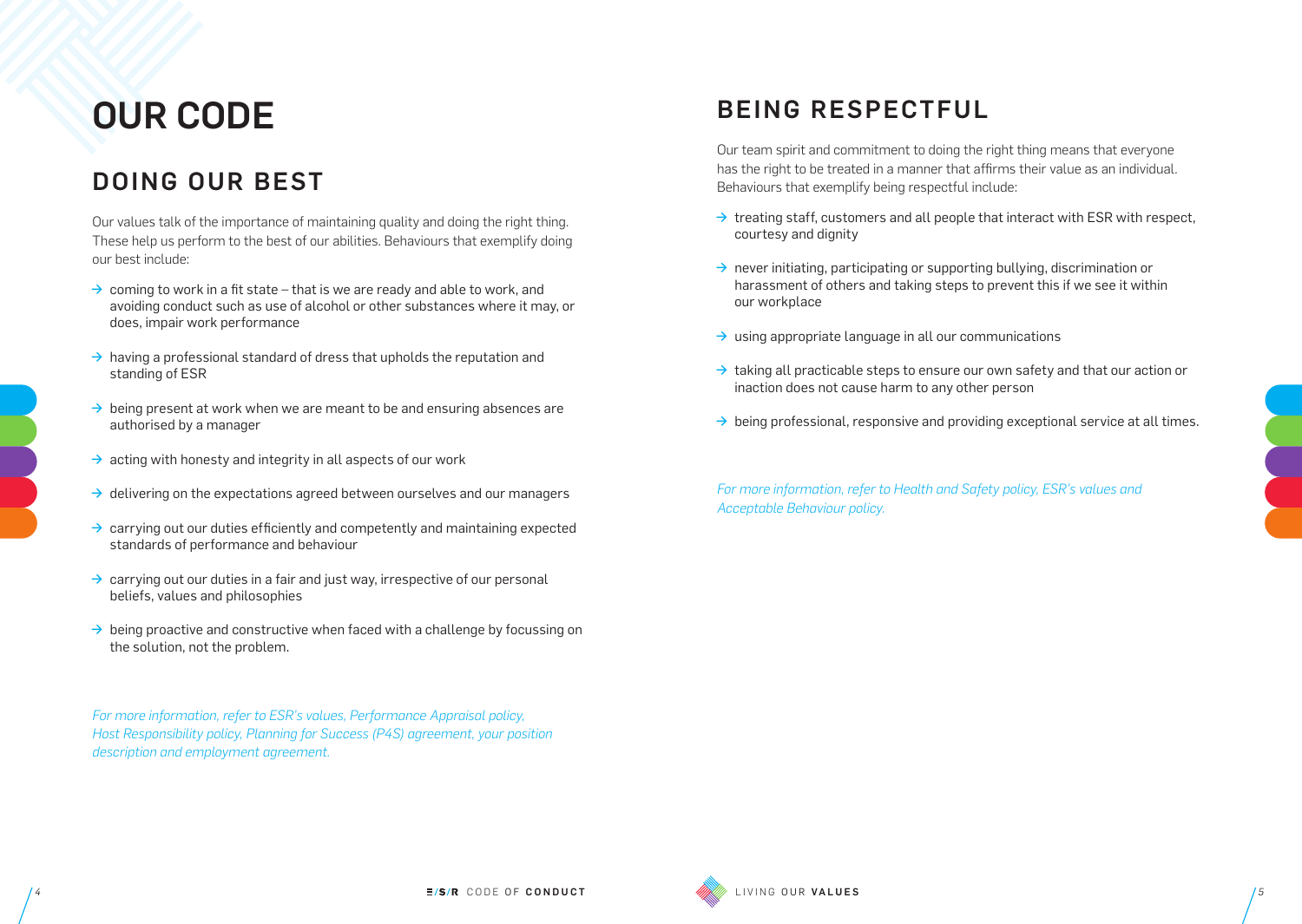### BEING RESPONSIBLE

Our commitment to doing the right thing means it is our responsibility to ensure we take proper care in all work situations by making the right decisions. Behaviours that exemplify being responsible include:

- $\rightarrow$  taking responsibility for our decisions and the outcomes that result from them
- $\rightarrow$  complying with all instructions, standards, policies and procedures
- $\rightarrow$  ensuring we keep information we handle at ESR secure and maintaining the confidentiality of ESR information at all times
- $\rightarrow$  maintaining the security and safety of staff by following site security practices
- $\rightarrow$  using our organisation's resources carefully and only for intended purposes
- $\rightarrow$  forwarding media, Official Information Act (OIA) and sensitive information requests to the Communications Manager or General Counsel.
- $\rightarrow$  using the internet, social media and other communication channels in an appropriate manner
- $\rightarrow$  advising ESR if any convictions or charges are laid against us while working here
- $\rightarrow$  managing relationships appropriately so that they do not adversely affect our work for the organisation.

*For more information, refer to the Ethical Use Of Information policy, Information Management policy, Intellectual Property Management policy, Site Security policy, Media policy, Social Media policy, Privacy policy and Official Information Act Requests policy.* 

### BEING TRUSTWORTHY

Doing the right thing includes being trusted to perform our duties ethically, honestly, diligently, and in the best interests of ESR. Behaviours that exemplify being trustworthy include:

- $\rightarrow$  applying the same level of diligence to our decision making, whether it be related to our science, research or business practices
- $\rightarrow$  declining gifts or benefits that place us under any obligation or perceived influence
- $\rightarrow$  never misusing our position for personal gain
- $\rightarrow$  avoiding any situation that may present a conflict of interest, and declaring any potential for conflict of interest immediately to the appropriate manager
- $\rightarrow$  avoiding any comments, activities or actions, work or non-work, that could cause harm to the reputation of ESR (this includes remaining impartial in giving advice and not stating or implying personal views as that of ESR)
- $\rightarrow$  avoiding fraudulent activities including forging, fabricating, falsifying or omitting important facts that could mislead others in any documents or communications.

*For more information, refer to Sensitive Expenditure and Gifts policy, Anti-Fraud and Corruption policy.* 





 $\overline{a}$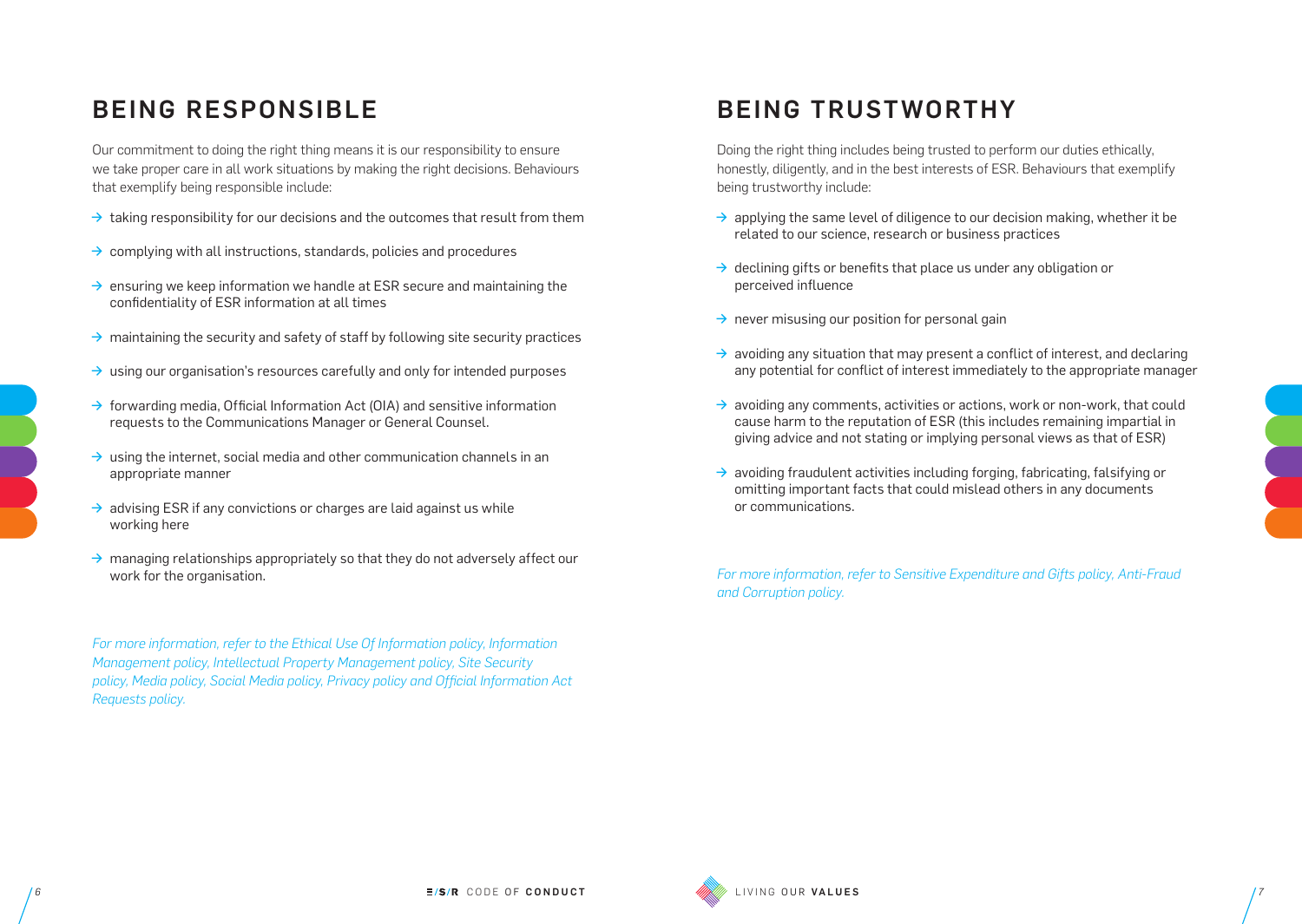### BEING VALUED

ESR is committed to our team spirit and creating an environment where staff are valued and are able to do what they do best every day. Behaviours that exemplify being valued include:

- $\rightarrow$  having safety and security in the workplace
- $\rightarrow$  having the opportunity to raise concerns without fear of victimisation or retribution
- $\rightarrow$  being protected from bullying, harassment and discrimination
- $\rightarrow$  being protected against claims made against them while representing ESR
- $\rightarrow$  engaging in an annual performance and development discussion
- $\rightarrow$  aetting reimbursed for reasonable expenses incurred on behalf of ESR.

*For more information, refer to Performance Appraisal policy, Site Security policy, Health and Safety policy, Protected Disclosures policy, Acceptable Behaviour policy, Expense Reimbursement policy and Insurance policy.* 

### OUR COMMITMENT TO EQUAL EMPLOYMENT OPPORTUNITIES (EEO)

ESR is committed to ensuring equality of opportunity in all forms of employment and therefore rejects discrimination on any grounds.

Employment related decisions will be based on merit and the requirements of the position will be the primary focus. Judgement about people in the workplace will be based on the ability to perform the inherent requirements of the position.

### OUR STAND AGAINST BULLYING, HARASSMENT AND DISCRIMINATION

ESR is committed to providing an environment for all staff where they are treated with respect and dignity, free from workplace bullying or violence. We will not accept any form of discrimination, harassment or bullying.

#### **O** Discrimination

Discrimination occurs when one person or group is treated less favourably than another on the grounds of gender (including gender identity), marital status, religious belief, ethical belief, colour, race, ethnic or national origins, disability, age, political opinion, employment status, family status or sexual orientation.

#### **O** Harassment

Harassment is a form of discrimination and can take many forms. Broadly, harassment occurs when behaviour of or by another person or group:

- $\rightarrow$  is unwelcome or unwanted:
- $\rightarrow$  causes offense, intimidation or humiliation to the person experiencing it;
- $\rightarrow$  could be reasonably anticipated that the behaviour would cause offence, intimidation or humiliation; and
- $\rightarrow$  is a persistent pattern of behaviour or single event so serious as to have a detrimental effect on the conditions of that person's employment, job performance or opportunities.

Some forms of harassment may also constitute criminal behaviour, for example, sexual or physical assault. The employee's manager and/or the HR team need to be informed immediately if you become aware that such behaviour has occurred.

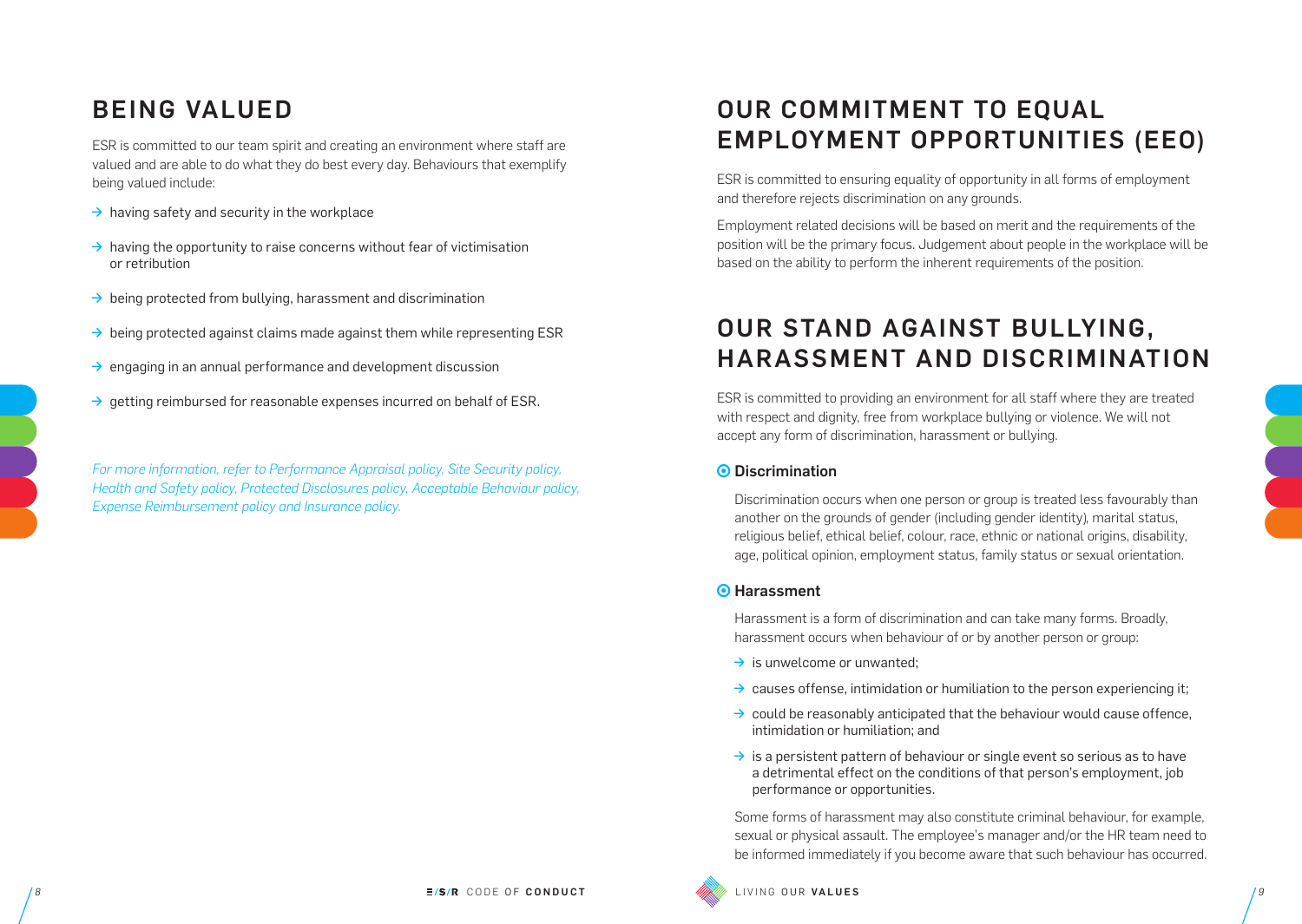#### **⊙** Bullying

Workplace bullying is repeated and unreasonable behaviour directed towards a worker or a group of workers that creates a risk to health and safety.

- $\rightarrow$  Repeated behaviour is persistent and can involve a range of actions over time.
- $\rightarrow$  Unreasonable behaviour means actions that a reasonable person in the same circumstances would see as unreasonable. It includes victimising, humiliating, intimidating or threatening a person.

A single incident of unreasonable behaviour is not considered workplace bullying, but it could escalate and should not be ignored.

### REPORTING AND NO RETALIATION

To ensure we live up to the standards of our Code, every one of us has a duty to report a real or potential breach – whether it be to our Code, ESR's policies, or the law. You can do so by speaking with a manager or anyone in the HR team. This can even include your own conduct.

If you are not comfortable with approaching your manager or a member of management, or they may be involved in the breach, you can report it directly to the CEO and/or ESR's Board. Alternatively, you could contact a PSA delegate or EAP to discuss options before making a decision.

If you suspect serious wrongdoing, you can follow the procedures outlined in the Protected Disclosures Policy and report it via the 'Speak Up' phone line.

No one will suffer any retaliation or punishment for reporting in good faith, incidents that might be in breach of this Code. Confidentiality will be ensured for all staff at all times. There are often situations where natural justice means a complaint cannot remain anonymous. If this is the case, it will be discussed with the complainant before any information is released.

If an employee makes a malicious report or otherwise acts in bad faith, with the intention of damaging another's reputation, this may be considered a breach of this Code.

### BREACHES OF THE CODE

If your behaviour or decisions breach this Code, your employment agreement or ESR's policies, this is considered misconduct and will likely result in formal disciplinary procedures. ESR will ensure a fair process when dealing with real or potential breaches to the Code.

Where ESR believes that the Code may have been breached, an employee will receive notice of the real or potential breach and likely consequences e.g. disciplinary action. The employee will have the opportunity to explain or refute the allegation, and receive a proper and unbiased consideration of the explanation. If appropriate, a formal investigation process may be carried out. Should the allegation be established as misconduct, formal disciplinary procedures are likely to be invoked.

Formal disciplinary procedures involve the employee being given a warning that their behaviour is in breach of this Code. Warnings will be given in writing. They will be entitled to be told how their performance or conduct must improve. If, after at least two warnings (a first and a final written warning), there is a further breach of the Code, dismissal may be a course of action. Some circumstances may warrant directly moving to a final written warning or instant dismissal (see Serious Misconduct below).

#### What does misconduct and serious misconduct look like?

The lists below are examples of what is considered to be misconduct or serious misconduct. They are examples only, not an exhaustive list of breaches of the Code. Talk to your manager or HR if you have any concerns about what might be considered misconduct or serious misconduct.

#### **Misconduct**

Examples of misconduct which could lead to a written warning, a final warning or dismissal following due process may include but are not limited to:

- $\rightarrow$  Minor instances of negligence or carelessness in the performance of duty
- $\rightarrow$  Absence without proper reason or authorisation (including repeated lateness)
- $\rightarrow$  Failure to meet expected performance and behaviour standards
- $\rightarrow$  Unsafe conduct and/or breaches of ESR's health and safety policies
- $\rightarrow$  Misuse of ESR internet and/or email systems
- $\rightarrow$  Failure to comply with ESR policies or procedural requirements.

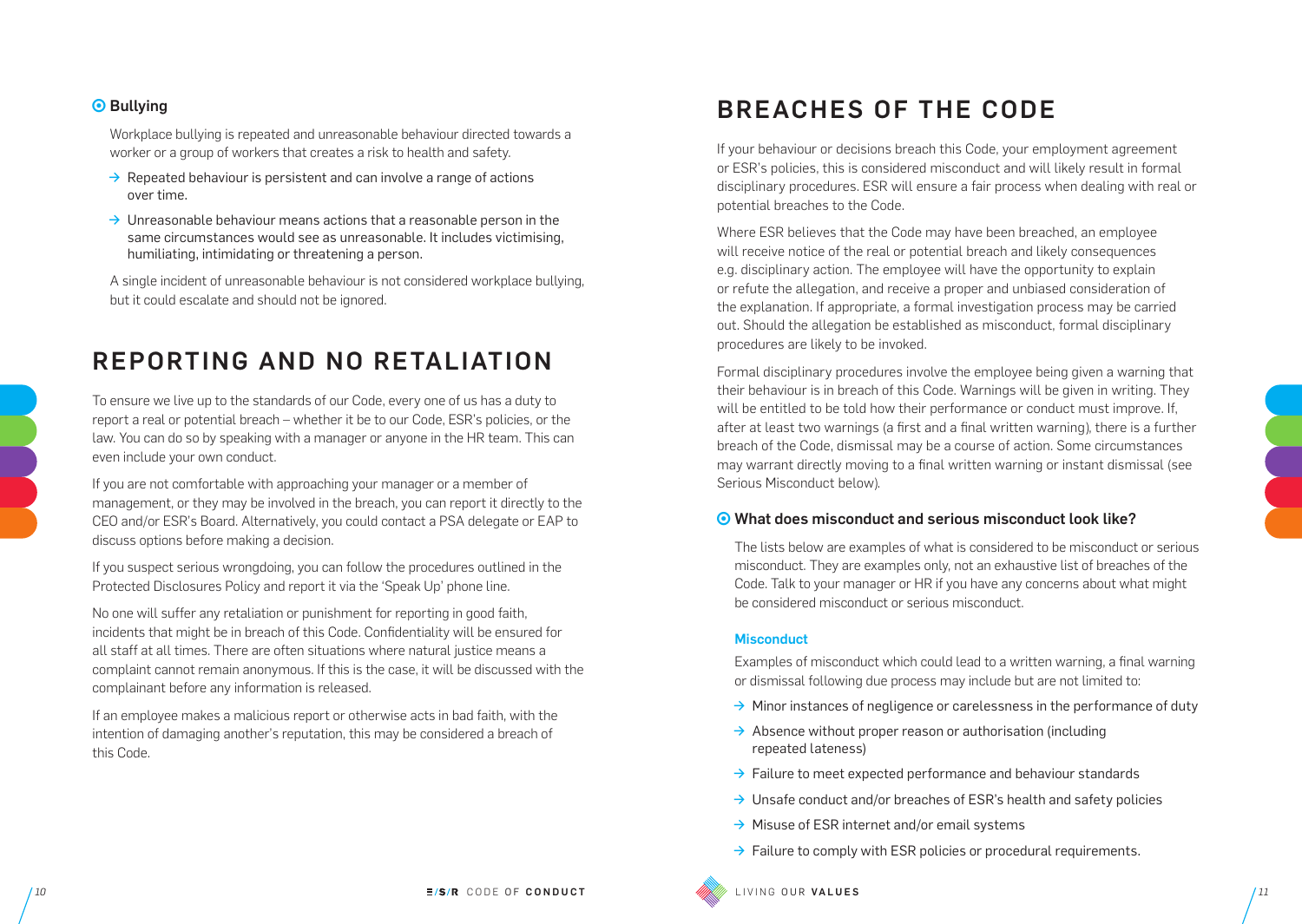#### Serious Misconduct

Examples of serious misconduct which could justify moving directly to a final written warning or instant dismissal may include:

- $\rightarrow$  Theft or dishonesty of any kind
- $\rightarrow$  Serious or repeated failure to follow a reasonable instruction
- $\rightarrow$  Deliberate destruction of any property belonging to ESR
- $\rightarrow$  Actions which seriously damage the reputation of ESR
- $\rightarrow$  Behaviour that constitutes a serious risk to public health and safety, or the environment
- $\rightarrow$  Bullying or harassment
- $\rightarrow$  Being convicted of or pleading quilty to an offence.

### ESR POLICY MANUAL

The policies below can be found on Connect.

#### Finance & Procurement

- $\rightarrow$  [CAPEX policy](http://connect.esr.cri.nz/Shared%20Documents/CAPEXPolicy.pdf)
- $\rightarrow$  [Contract Management policy](http://connect.esr.cri.nz/Shared%20Documents/ContractPolicy.pdf)
- $\rightarrow$  [Delegated Financial Authority policy](http://connect.esr.cri.nz/Shared%20Documents/DelegationAuthorityPolicy.pdf)
- $\rightarrow$  [Expense Reimbursement policy](http://connect.esr.cri.nz/Shared%20Documents/ExpenseReimbursementPolicy.pdf)
- $\rightarrow$  [Procurement policy](http://connect.esr.cri.nz/Shared%20Documents/ProcurementPolicy.pdf)
- $\rightarrow$  [Purchasing Card policy](http://connect.esr.cri.nz/Shared%20Documents/PurchasingCardPolicy.pdf)
- $\rightarrow$  [Sensitive Expenditure and Gifts policy](http://connect.esr.cri.nz/Shared%20Documents/SensitiveExpenditurePolicy.pdf)
- $\rightarrow$  [Travel policy](http://connect.esr.cri.nz/Shared%20Documents/TravelPolicy.pdf)
- $\rightarrow$  [Treasury Management policy](http://connect.esr.cri.nz/Shared%20Documents/TreasuryManagementPolicy.pdf)

#### Facilities & Health and Safety

- $\rightarrow$  [Health and Safety policy](http://connect.esr.cri.nz/Shared%20Documents/HealthAndSafetyPolicy.pdf)
- $\rightarrow$  [CCTV Surveillance policy](http://connect.esr.cri.nz/Shared%20Documents/CCTVSurveillancePolicy.pdf)
- $\rightarrow$  [Site Security policy](http://connect.esr.cri.nz/Shared%20Documents/SecurityProtocols.pdf)
- $\rightarrow$  [Motor Vehicle policy](http://connect.esr.cri.nz/Shared%20Documents/MotorVehiclePolicy.pdf)

#### Science & Research

- $\rightarrow$  Use of Māori Genetic Information in [Research policy](http://connect.esr.cri.nz/Shared%20Documents/UseOfMaoriGeneticInformationPolicy.pdf)
- $\rightarrow$  [Quality policy](http://connect.esr.cri.nz/Shared%20Documents/QualityPolicy.pdf)
- $\rightarrow$  Genetically Modified Organisms and [New Organisms policy](http://connect.esr.cri.nz/Shared%20Documents/GMONewOrganismsPolicy.pdf)
- $\rightarrow$  [Ethics policy](http://connect.esr.cri.nz/Shared%20Documents/EthicsPolicy.pdf)

#### Information Management

- $\rightarrow$  [Copyright policy](http://connect.esr.cri.nz/Shared%20Documents/CopyrightPolicy.pdf)
- $\rightarrow$  [Intellectual Property Management policy](http://connect.esr.cri.nz/Shared%20Documents/IntellectualPropertyManagementPolicy.pdf)
- $\rightarrow$  [Information Management policy](http://connect.esr.cri.nz/Shared%20Documents/InformationManagementPolicy.pdf)
- $\rightarrow$  [Recordkeeping policy](http://connect.esr.cri.nz/Shared%20Documents/Recordkeeping.pdf)
- $\rightarrow$  Scientific Publishing policy

#### People & Communications

- $\rightarrow$  [ESR Website policy](http://connect.esr.cri.nz/Shared%20Documents/ESRWebsitePolicy.pdf)
- $\rightarrow$  [Acceptable Behaviour policy](http://connect.esr.cri.nz/Shared%20Documents/AcceptableBehaviourPolicy.pdf)
- $\rightarrow$  [Recruitment and Selection policy](http://connect.esr.cri.nz/Shared%20Documents/RecruitmentandSelectionPolicy.pdf)
- $\rightarrow$  [Performance Appraisal policy](http://connect.esr.cri.nz/Shared%20Documents/PerformanceAppraisalPolicy.pdf)
- $\rightarrow$  [Media policy](http://connect.esr.cri.nz/Shared%20Documents/MediaPolicy.pdf)
- $\rightarrow$  [Social Media policy](http://connect.esr.cri.nz/Shared%20Documents/SocialMediaPolicy.pdf)
- $\rightarrow$  [Protected Disclosures policy](http://connect.esr.cri.nz/Shared%20Documents/ProtectedDisclosuresPolicy.pdf)
- $\rightarrow$  [Host Responsibility policy](http://connect.esr.cri.nz/Shared%20Documents/HostResponsibilityPolicy.pdf)

#### Risk, Audit & Legal

- $\rightarrow$  Management of Policy and [Procedures policy](http://connect.esr.cri.nz/Shared%20Documents/ManagementOfPolicy.pdf)
- $\rightarrow$  [Insurance policy](http://connect.esr.cri.nz/Shared%20Documents/InsurancePolicy.pdf)
- $\rightarrow$  [Internal Audit policy](http://connect.esr.cri.nz/Shared%20Documents/InternalAuditPolicy.pdf)
- $\rightarrow$  [Risk Management policy](http://connect.esr.cri.nz/Shared%20Documents/RiskManagementPolicy.pdf)
- $\rightarrow$  [Anti-Fraud & Corruption policy](http://connect.esr.cri.nz/Shared%20Documents/Anti-FraudandCorruptionPolicy.pdf)
- $\rightarrow$  Official Information Act [Requests policy](http://connect.esr.cri.nz/Shared%20Documents/OIARequestsPolicy.pdf)
- $\rightarrow$  [Privacy policy](http://connect.esr.cri.nz/Shared%20Documents/PrivacyActPolicy.pdf)